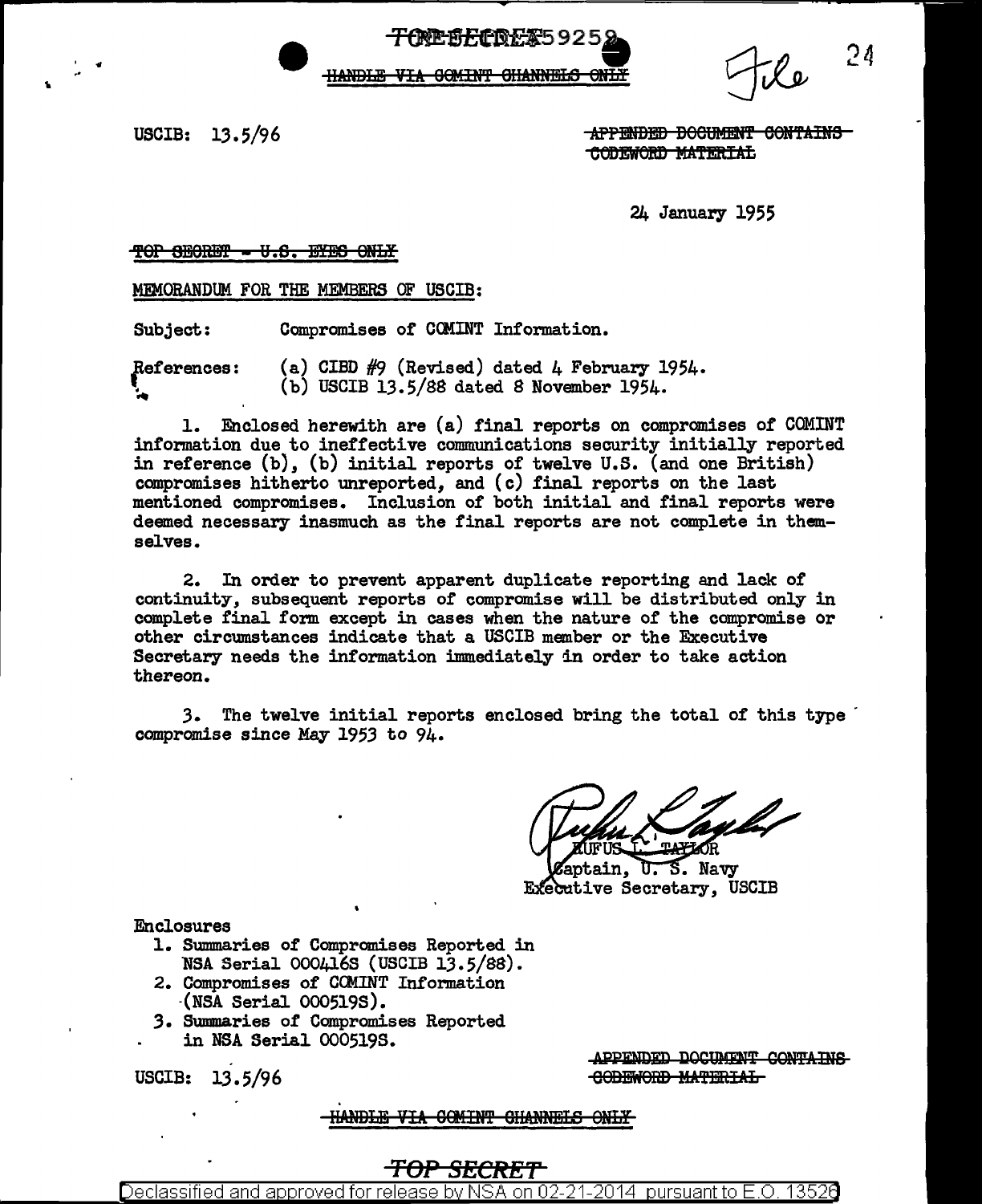# **P ST CH**

•

•

#### NATIONAL SECURITY AGENCY

TOP SECRET MATIONAL SECURITY AGENCY<br>
Summaries of Compromises Feported in NSA Serial OOO:116S<br>
The following summaries complete action on the occurrences of compromises of COMINT information reported in NSA Serial  $000416S$ , dated 15 September  $1954:$ 

a. Reference is made to the compromise of COMINT information which occurred at the 6910th Security Group, Landsberg, Germany, on 25 June 1954. In this instance the radio transmission of classified information in monoalphabetic substitution cipher resulted from use of a defective one-time key tape. Established procedures do not require an examination of tapes for defects by the user. The key tape used for this transmission was manufactured during the period 24 July 1951 through 12 May 1953· Prior to 10 June 1954, facilities were not available for effecting a  $100\%$  electronic counter check of one-time key tapes. However, on 10 June 1954, 100% electronic counter  $\frac{1}{2}$ check of all three inch one-time key tapes was begun by this Agency. Statements have been received from the individuals concerned and support the facts as reported by the officer in charge. However, a description of the training program for communication security as applied to COMINT material was not included in the report received from the violating station.

b. Reference is made to the compromise of COMINT information which occurred at the 6961st Communications Squadron, San . Antonio, Texas, on 23 July 1954. In this instance the teletype wire transmission of classified information in monoalphabetic substitution cipher resulted from mechanical malfunctioning of equipment. An inspection of the faulty equipment revealed that the operating cam on the main shaft had slipped, allowing the sensing pins to remain above the level of the tape guide. This prevented the tape from advancing properly to the next combination. Since the tape did not advance through the tape guide, the feed wheel stripped the feed holes in the tape. The following remedial measures have been effected by Cominander, 6961st Communications Squadron to reduce the likelihood of a recurrence of a similar incident; maintenance personnel have been cautioned to ensure that the operating cam on the main shaft is properly adjusted and setscrews tightened to prevent the cam from shifting, and cryptographic operators have been cautioned to maintain an alert surveillance of key tape when operating PYTHON circuits. Statements have been received from the individuals concerned and support the facts as reported by the officer in charge. However, a description of the training program for communication security as applied to COMINT material was not included in the report received from the violating station.

> TOP SECRET CONTROL NUMBER 550019-B  $\frac{2 \zeta}{\text{COPY}} = \frac{50}{1} = \frac{50}{1} = \frac{1}{1} = 0.00911 \text{ K}$ OF 1 PAGES **TOP SEC**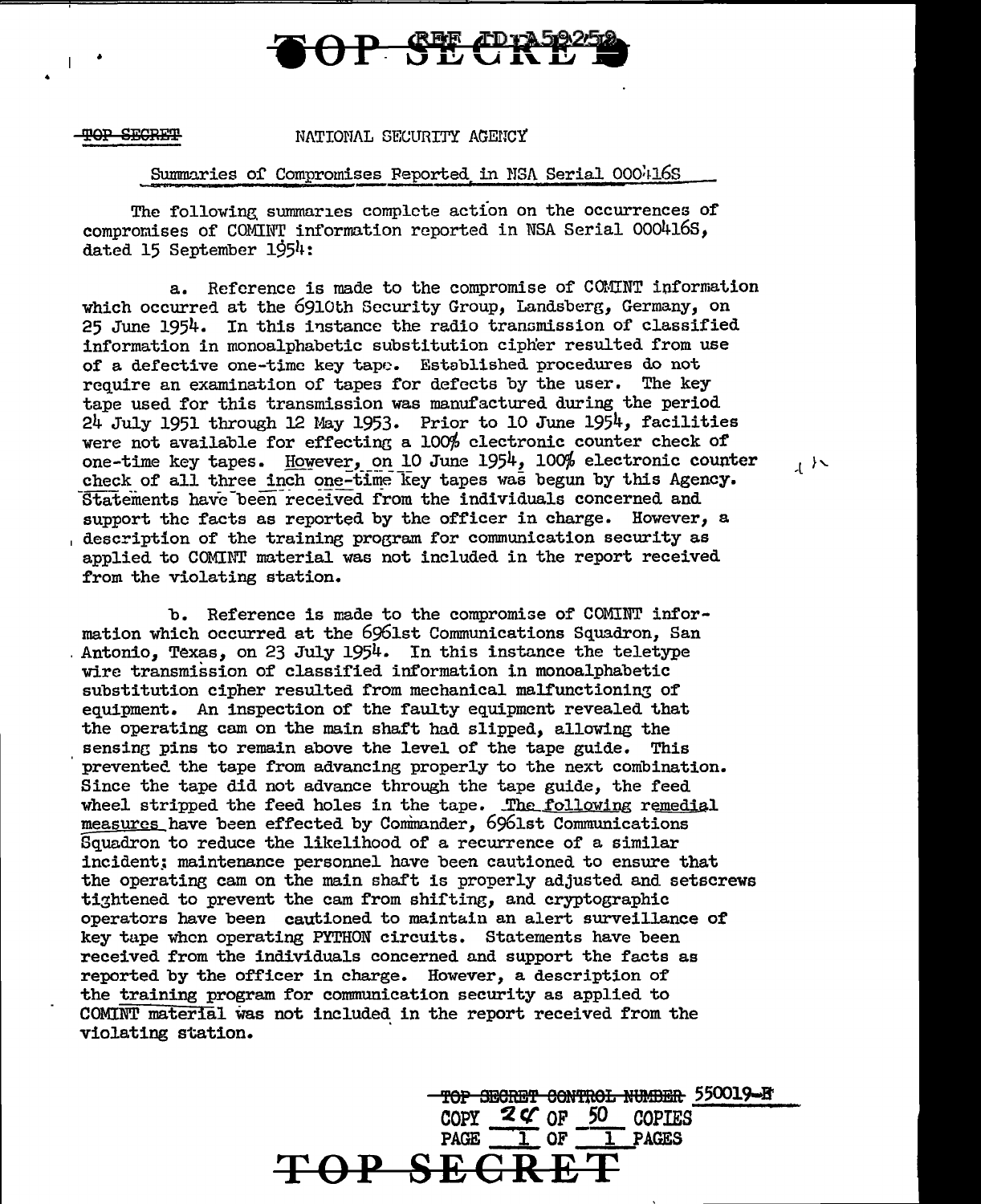NATIONAL SECURITY AGENCY Washington 25, D. C.

> $EO$  3.3(h)(2) PL 86-36/50 USC 3605

#### COMPROMISES OF COMMIT INFORMATION

TOP SECRET FROTH

1. On 1 June 1954, a communications security violation occurred at the 1st Radio Squadron Mobile, Misawa Air Base, Japan. On that date portions of fourteen SECRET CODEWORD messages were enciphered in depth and transmitted over communications circuits composed of radio and wire links. Successful interception must be presumed and the information. including the SECRET CODEWORD, must be considered compromised. The probability of locating the depth is 95 per cent. Once the depth is located, plain text recovery is not difficult. The compromise represents a serious breach of COMINT. The following information has been revealed:

2. On 7 June 1954, a communications security violation occurred at the First Weather Wing, Tokyo, Japan. On that date portions of two TOP SECRET CODEWORD messages were inadvertently transmitted in the clear to the Fleet Weather Central, Yokosuka, Japan. Since the transmissions utilized a wire circuit vulnerable to interception, the information must be considered compromised. The subject violation, if intercepted, reveals our ability

3. On 8 June 1954, a communications security violation occurred at the 15th RSM, Osan, Korea. On that date portions of two TOP SECRET CODEWORD messages were enciphered in depth and transmitted over communications circuits composed of radio and wire links vulnerable to interception. Although this transmission is considered compromised, it is highly improbable that the depths can be located since they are very short in relation to the number of comparisons for the crypto period. The compromise involves a portion of a [

> <del>- TOP SECRET CONTROL NUMBER 5</del>4-3242 61 OF **COPTES COPY**  $OF$  $-\overline{4}$ PAGE<sup>-</sup> **PAGES**

 $\frac{1}{2}$ 

## <del>TOP SECRET FROTH</del>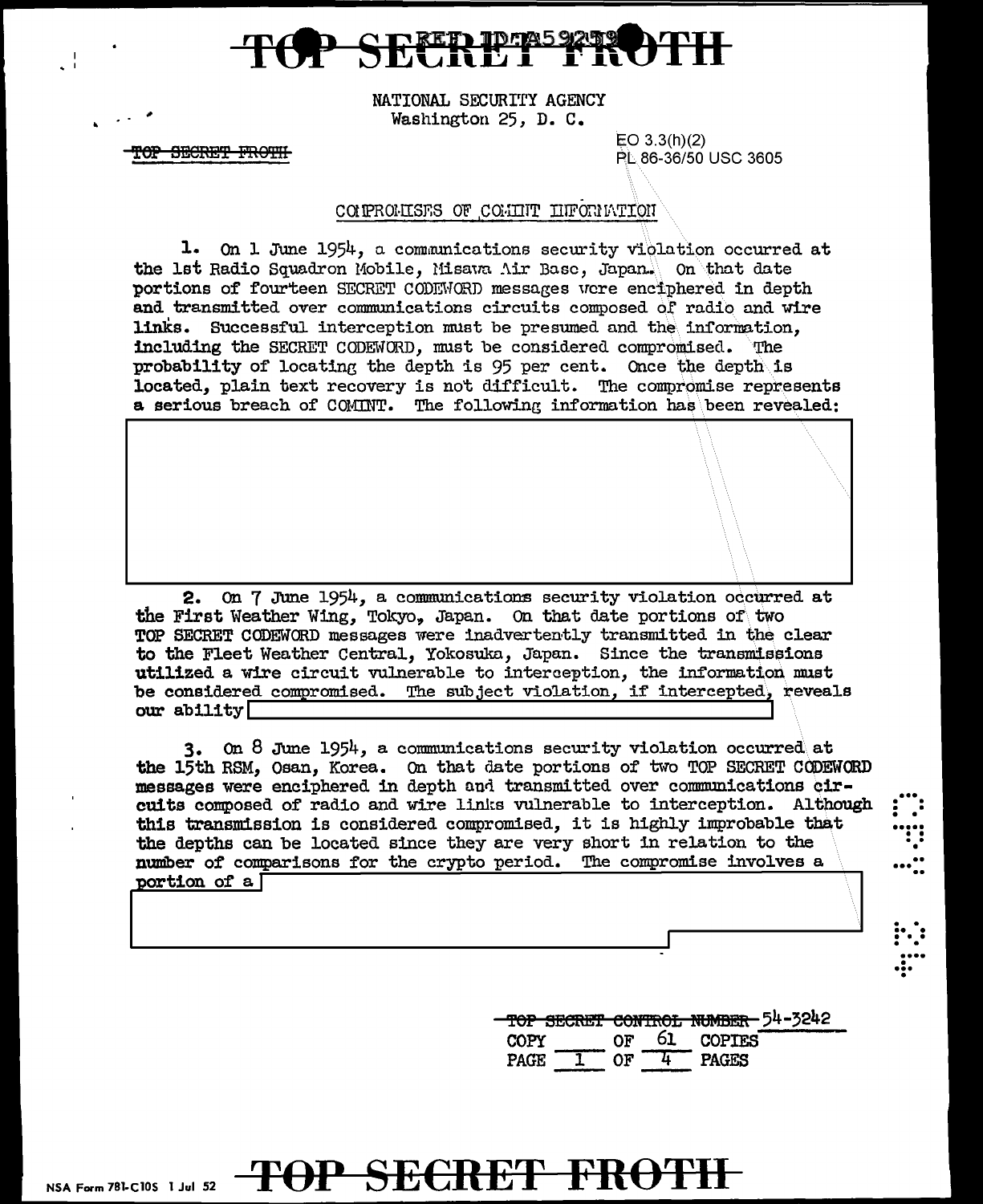# **TOP SECRETE E ROTH**

EO 3.3(h)(2) PL 86-36/50 USC 3605

TOP GECRET FROTH

4. On 9 June 1954, a communications security violation occurred at the lst Radio Squadron Mobile, llisawa Air Base Japan. On that date portions of nineteen SECRET CODEWORD messages were enciphored in depth and transmitted over communications circuits composed of radio and wire links vulnerable to interception. The information in depth must be considered compromised. The possibility of locating the depth is approximately 95 per cent. The compromise, very serious in nature. reveals the following COMINT:

5. On 21 July 1954, a communications security violation occurred at the Army Security Agency, Europe. On that date a SECRET CODEWORD and a CONFIDENTIML message were inadvertently transmitted in mono-alphabetic substitution cipher to the 8606th Administrative Area Unit, Herzo Base, Germany. Since the circuit, composed of a wire circuit with relay points at Frankfurt, Ginnheim and Nurnberg, is vulnerable to interception, and since mono-alphabetic substitution cipher is vulnerable to cryptanalytic attack, the transmissions must be considered compromised. Although the CONFIDENTIAL message did not reveal COMINT, the SECRET\CODEWORD message reveals our ability to reveals our ability to  $\Box$ message disclosed, in technical terms, our difficulty in recording this type signal.

6. On 23 July 1954, a communico.tiono oecurity violation occurred at the 1st Wireless Regiment. On that date a portion of a SECRET CODEWORD message was transmitted in the clear over o. land.line circuit to the 502nd Communications Reconnaissance Company, Heilbronn, Germany. Since the relevant transmission was vulnerable to interception, it must be considered compromised.

> '!!OP Si:SRE'! 99N'i'R0fa NUMmlR 54-3242  $COPY$  or  $61$  COPIES<br>PAGE 2 OF  $4$  PAGES  $P^2$  OF  $\frac{1}{4}$  PAGES

. . ••• . . • • . .... . . . . .

..<br>..."...

. . .. . ...

• • . ... . ... .

# NSA Form 78LC10S 1 Jul 52 **TOP SECRET FROTH**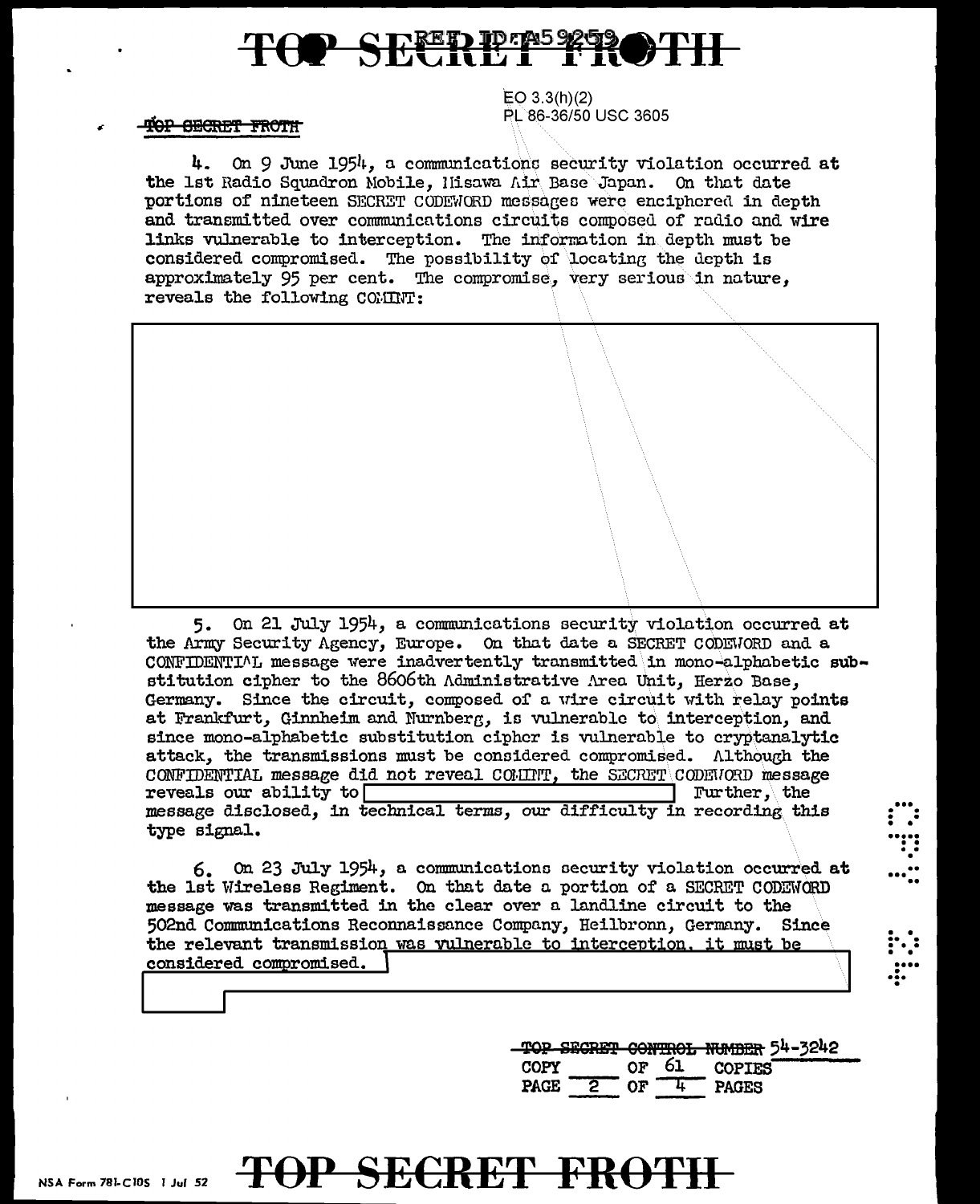# TOP SECRETIFIES PRO

<del>S'AFHEF FAOTH</del>

 $EO$  3.3(h)(2) PL 86-36/50 USC 3605

7. On 29 July 1954, a communications security violation occurred at the 29th Radio Squadron Mobile, Yontan, Okinawa. On that date portions of a TOP SECRET CODEWORD message were enciphered in depth and transmitted over communications circuits composed of radio and wire links vulnerable to interception to the 6920th Security Group. Successful interception must be assumed and the subject portions considered compromised. However, it is improbable that the depth in this message can be located and read since the length of the depth is small in comparison to the number of characters enciphered during this crypto period. The information compromised contains COMINT information,

8. On 7 August 1954, a communications security violation occurred at the Army Security Agency, Pacific. On that date a portion of a CONFIDENTIAL message was inadvertently transmitted in the clear over a communications circuit composed of radio and wire links to the National Security Agency. Washington 25, D. C. Since the relevant transmission was vulnerable to interception, the information must be considered compromised. The subject violation discloses our ability to

9. On 7 August 1954, a communications security violation occurred at the 6961st Communications Squadron, San Antonio, Texas. On that date a portion of a SECRET CODEWORD message was transmitted in mono-alphabetic substitution cipher over a landline circuit to the National Security Agency, Washington 25, D.C. Since the circuit was vulnerable to intercept. the mono-alphabetic portion of the subject transmission must be considered compromised. The information compromised is

10. On 8 August 1954, a communications security violation occurred at the 6961st Communications Squadron, San Antonio, Texas. On that date a portion of a SECRET CODEWORD message was inadvertently transmitted in the clear to the 10th Radio Squadron Mobile, Chicksands Priory, England. As the communications circuit carrying this transmission was composed of radio and wire links, the information must be considered compromised. The subject violation, if intercepted, [

11. On 12 August 1954, a communications security violation occurred at the 15th Radio Squadron Mobile, Osan, Korea. On that date portions of two TOP SECRET CODEWORD messages were inadvertently enciphered in depth and transmitted over communications circuits composed of radio and wire links vulnerable to interception. Successful interception must be presumed and the information in depth considered compromised. The

**TOP SEC** 

**COPY** 

**PAGE** 

TOP SECRET CONTROL NUMBER 54-3242

**OF** 

ОF

61 COPIES

NSA Form 781-C105 1 Jul 52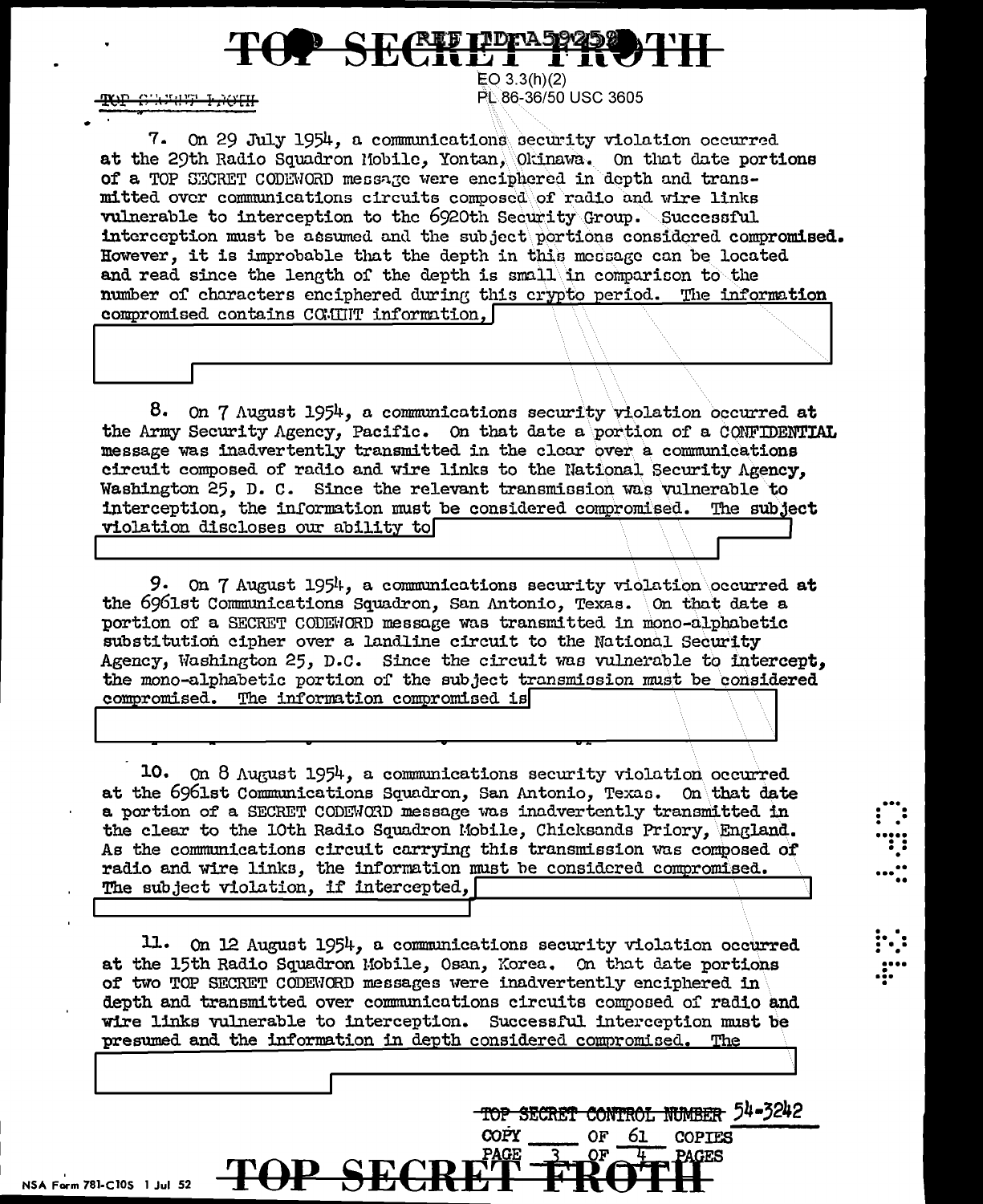

TOP SECRET FROTH

12. On 19 August 1954. a communications security violation occurred at the Special Security Office, U.S. Air France Europe, Wiesbaden, Germany. On that date a portion of a TOP SECRET CODEWORD message entitled "USAFE Weekly Special Intelligence Summary No. 33-54", was inadvertently transmitted over a wire circuit, to the Air Force Major Relay Station Siegelbach, Germany. Since the circuit was vulnerable to interception, the information in the clear must be considered compromised.

13. On 14 September 1954, a communications security violation occurred at the Army Security Agency, Europe. On that date a portion of a TOP SECRET CODEWORD message was transmitted in mono-alphabetic substitution cipher over a wire circuit to the Special Security Office, Heidelberg, Germany. Since the relevant transmission was vulnerable to interception, the information must be considered compromised. [

> $EO 3.3(h)(2)$ PL 86-36/50 USC 3605

F<del>OP SECRET FROTI</del>

|             |    | TOP SECRET CONTROL NUMBER 54-3242 |
|-------------|----|-----------------------------------|
| <b>COPY</b> | ሰፑ | <b>COPTES</b>                     |
| <b>PAGE</b> |    | PAGES                             |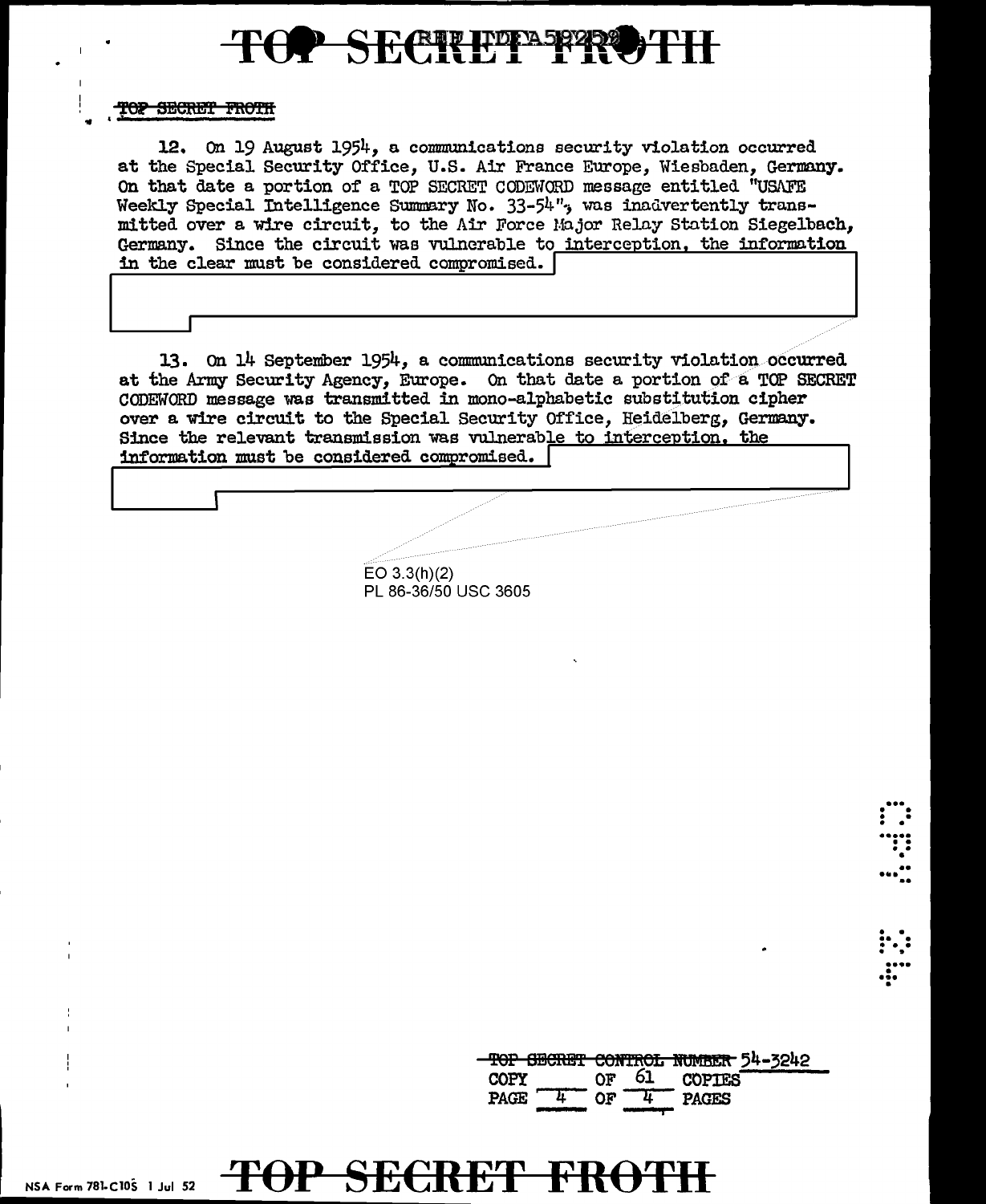### **REED TO:1**

SECREP

#### NATIONAL SECURITY AGENCY

### Summaries of Compromises Reported in NSA Serial 000519S

The following summaries complete action on the occurrences  $1.$ of compromises of COMINT information reported in NSA Serial 000519S. dated 29 November 1954:

a. Reference is made to two occurrences of compromise of COMINT information that occurred on 1 June 1954, and 9 June 1954. at the 1st Radio Squadron, Mobile, Misawa Air Base, Japan. In each instance, encipherment in depth resulted from faulty rotor stepping during encryption. An inspection of the faulty equipment revealed that a rotor stepping contact remained open when the periphery failed to close the swinger contact. The subsequent investigation of the circumstances surrounding these compromises further revealed that responsible personnel were negligent in their duties inasmuch as they failed to check decrypt the messages in accordance with prescribed procedures. Disciplinary action has been taken against the personnel concerned for noncompliance with Standard Operating Procedures, and for noncompliance with Communication Operating Instructions for COMINT Activities. Statements from the individuals concerned, and a description of the training program for communication security as applied to COMINT material were not included in the report received from the violating station.

٠,

**HUIDEL-550019-C** 

**CONTINGE** 

电电话器

កក

b. Reference is made to the compromise of COMINT information which occurred at the First Weather Wing, Tokyo, Japan, on 7 June 1954. Transmission in the clear of the messages involved resulted from failure of the transmitting operator to comply with prescribed procedures upon receipt of a "break" signal from the receiving station. Because a shortage of personnel existed at the First Weather Wing at the time of this occurrence, each operator was responsible for monitoring three machines which normally run simultaneously. The investigating officer concluded that the work load of the cryptographic operator was a contributing factor to this compromise. Appropriate action has been taken to ensure that cryptographic operators receive comprehensive training in the systems in use, and in local procedures and requirements. The Special Weather Intelligence Security Officer, Headquarters, 1st Weather Wing, has requested that higher Air Force Headquarters make every effort to expedite Special Weather Intelligence clearances of personnel. Statements from the individuals concerned, and a description of the training program for communication security as applied to COMINT material, were not included in the report received from the violating station.

c. Reference is made to two occurrences of compromise of COMINT information that occurred on 8 June 1954 and 12 August 1954 at the 15th Radio Squadron, Mobile, Osan, Korea. In each instance, encipherment in depth resulted from use of incorrect enciphering procedures by the same individual.

#### <del>TOP</del> SË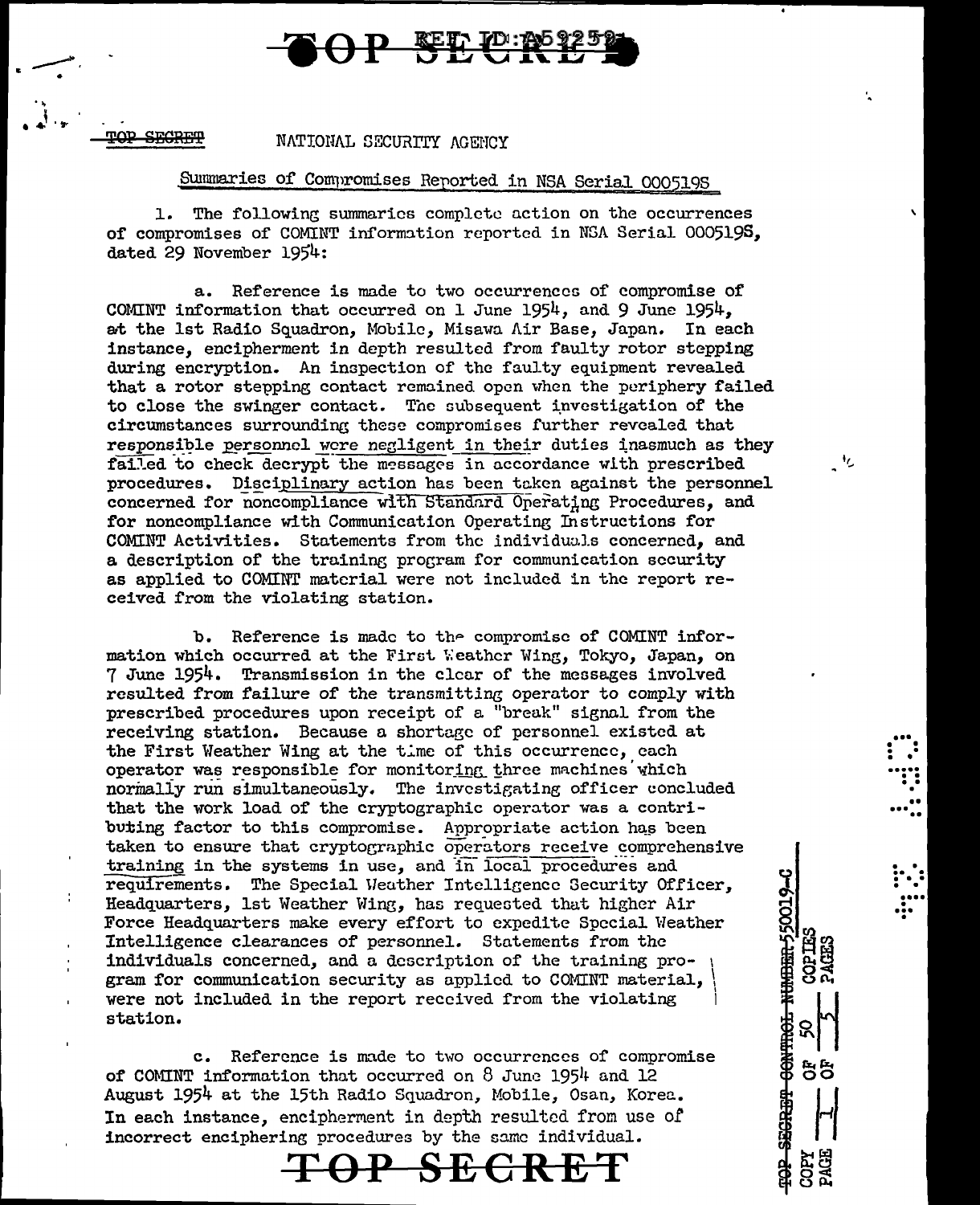# **P KETPLEY**

#### TOP GEGRET

J.

The subsequent investigation revealed that the circumstances surrounding the yiolations resulted from lack of close and/or proper supervision, failure to establish operator capabilities, improper cryptocenter procedures, and lack of, or improper, training of personnel. The investigation further revealed that the operator was under a severe emotional strain which was obviously a contributing factor to his inadvertent encipherment of the subject messages. The following remedial action has been taken to preclude or reduce the likelihood of a recurrence of similar incidents: (a) The cryptosecurity officer will personally interview each operator to attempt to establish his capabilities and experience. This interview will be closely coordinated with supervisory personnel. (b) A conclusive method of instruction will be implemented in the cryptocenter to ensure the use and understanding of proper cryptocenter procedures at all times. (c) Periodic interviews will be held with personnel to ascertain that they are not under undue emotional strain. The Commander, 15th Radio Squadron. Mobile, further reports that strict compijance with proper cryptographic procedures is a subject of special emphasis and attention with all personnel. No disciplinary detion has been taken or is contemplated. Statements have been received from the individuals concerned and support the facts as reported by the officer in charge. However, a description of the training program for communication security as applied to COMINT material was not included in the report received from the violating station.

d. Reference is made to the compromise of COMINT information which occurred at the Army Security Agency, Europe. on 21 July 1954. In this instance, transmission of COMINT information in monoalphabetic substitution cipher resulted from an on-line cryptographic transmission without rotors in the ASAM 2-1. The subsequent investigation revealed that the operator was negligent in his duties in failing to properly prepare the cipher equipment for on-line operation. Instructions were issued to all cryptographic personnel which require that on-line ASAM 2-1 cipher equipment be provided with rotors at all times, regardless of circuit conditions. Supervisory personnel are now charged with personal examination of the cipher equipment to ensure adherence to these instructions. The responsible operator has been given six days additional instructions in cryptographic procedures, and an official letter of reprimand by the Chief, Army Security Agency, Europe. A description of the training program for communication security as applied to COMINT material has been received. However, statements from the individuals concerned were not included in the report of investigation received from the violating station.

TOP SECRET

CONTROL NUMBER-550019-C

**COPIES** 

55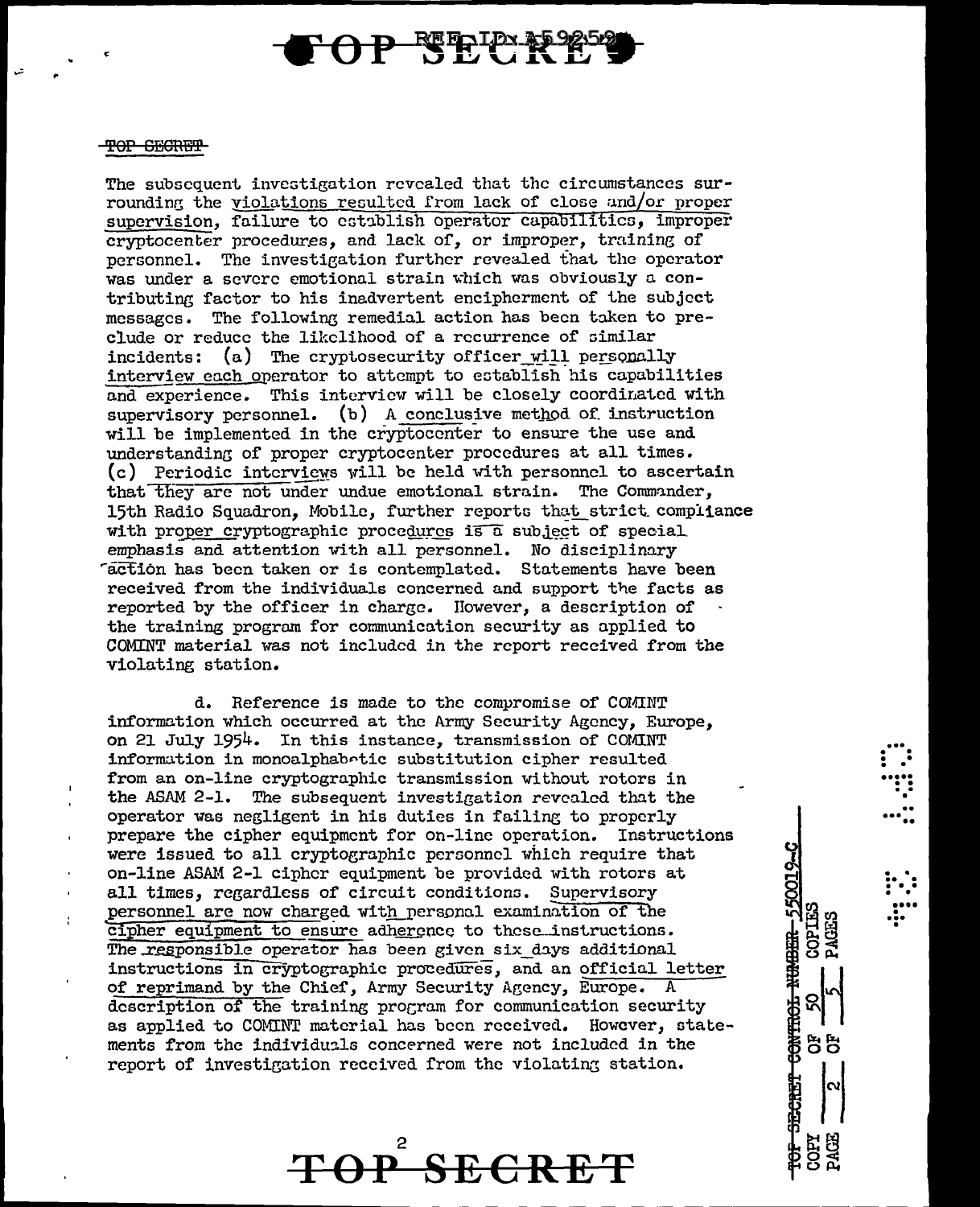# **P SEP FD: 20125**

#### <del>TOP SECRIT</del>

e. Reference is mude to the compromise of COMINT information which occurred at the 1st Wireless Regiment on 23 July 1954. A SECRET codeword message, originated by the 332nd Communications Reconnaissance Company. was being relayed by the 502nd Communications Reconnaissance Group to the 1st Wireless Regiment when cipher contact was temporarily lost. The receiving operator, failing to realize he was in the "text" position, transmitted a portion of the message in the clear to indicate to the transmitting operator from which point to resume transmission. GCHQ has been informed of this occurrence. Since the violating station is a British activity, this information is forwarded for whatever action may be deemed advisable.

f. Reference is made to the compromise of COMINT information which occurred at Flight A, 29th Radio Squadron, Mobile, Yontan, Okinawa, on 29 July 1954. The compromised information was enciphered in depth as a result of rotor failure during ORCUS cryptographic operation. In this irstance, the cause of the rotor failure could not be determined. The violation was not detected due to failure of the operator to completely check decrypt the message because of a heavy backlog of incoming traffic. Cnly one ORCUS position was avdilable for both the breaking of incoming traffic and the check decryption of outgoing messages. The Commander, FLT A, 29th Radio Squadron, Mobile, reports that operators have been instructed to completely check decrypt all messages regardless of the amount of traffic on hand. Statements from the individuals concerned and a description of the training program for communication security as applied to COMINT material were not included in the report received from the violating station.

g. Reference is made to the compromise of COMINT information which occurred at the Army Security Agency, Pacific, Tokyo, Japan, on 7 August 1954. In this instance, the clear text transmission resulted from failure of the automatic tape feed alarm to function when the end of the roll of one-time key tape, used in  $o$ conjunction with 5UCO operation, had passed through the automatic keying head. Consequently, a portion of the message was transmitted in clear text before this condition was detected. An inspection of the equipment revealed excessive wear of the commutator wheel which activates the tape feed alarm. The Chief, Army Security Agency, Pacific, had requested replacement parts for this equipment prior to this occurrence. However, replacement parts for the commutator assembly were not available at that time. In view of the circumstances surrounding this compromise, statements from the individuals concerned, and a description of the training program for communication security as applied to COMINT material were not required from the violating station.

J

55001

NU.<br>Dia m

CONTROL

**SHOTHET** 

ă

**TOP SECRET**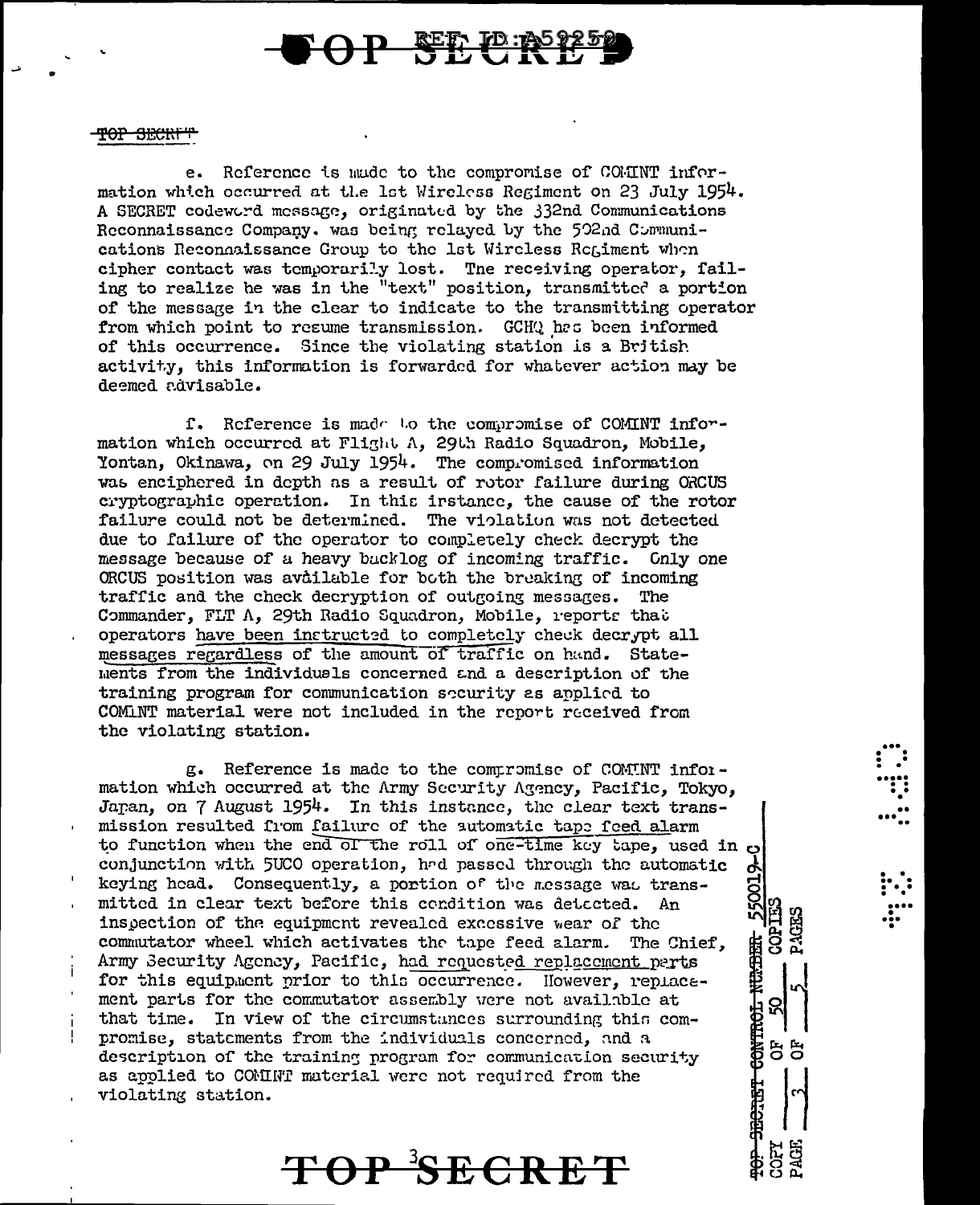## TREES TO: ASS

#### TOP SECRET

h. Reference is made to the compromise of COMINT information which occurred at the 6961st Communications Squadron, San Antonio, Texas, on *'{* August 1954. In this instance transmission , in monoalphabetic substitution cipher resulted from mechanical malfunctioning of the ASAM 2-1. An inspection of the faulty equipment revealed that malfunctioning was caused by worn parts which required replacing. The machine had been given a normal 10 day maintenance inspection on 5 August 1954, and a regular 30 day maintenance inspection on 15 July 1954. Action has been taken by the Commander, 6961st Communications Squadron, to ensure a more detailed monthly maintenance inspection of the equipment. Statements have been received from the individuals concerned and support the facts as reported by the officer in charge. However, a description of the training program for communication security as applied to COMINT material was not included in the report received from the violating station.

i. Reference is made to the compromise of COMINT-jnfor-· mation which occurred at the 6961st Communications Squadron, San Antonio, Texas, on  $8$  August 1954. This clear text transmission resulted from failure of the operator, after receiving a garble, to adhere to the prescribed on-line break procedure while advising the transmitting operator at whjch point to resume transmission. The operator, not realizing he was in the "text" position, made reference to the point of correction by using actual message text rather that the appropriate line number. This compromise occurred during the evening meal, at which time an operator who normally operates only one full duplex circuit is required to operate two. The Commander, 6961st Communications Squadron, has reported that the operator responsible has been disciplined under Article 15 of the Uniform Code of Military Justice, and that an operator will never be assigned more than one full duplex circuit. A statement has been received from the individual concerned and supports the facts as reported by the officer in charge. However, a description of the training program for communicatlon security as applied to COMINT material was not included in the report received from the violating station.

...<br>...<br>.... .  $...$   $...$ 

ၛ …. r)<br>이 : : :<br>리 : : :

 $\frac{8}{50}$  ::

11

**88** 

**COP IE:** 

**CONTINGE** 

j. Reference is made to the compromise or COMINT information which occurred at the Special Security Office, U. S. Air Force, Europe, Wiesbaden, Germany, on 18 August 1954. In this instance, a newly assigned operator was performing on-line cryptographic operation under the supervision of a senior operator. The violation occurred when the operator began preparation of a tape for transmission prior to disestablishing the circuit over which a portion of the subject tape was transmitted. The responsibility for this compromise was assumed by the senior operator to whom the inexperienced operator was assigned for training. Senior operators have been given a special training course In order to

# **TOP <sup>4</sup> SECRET**